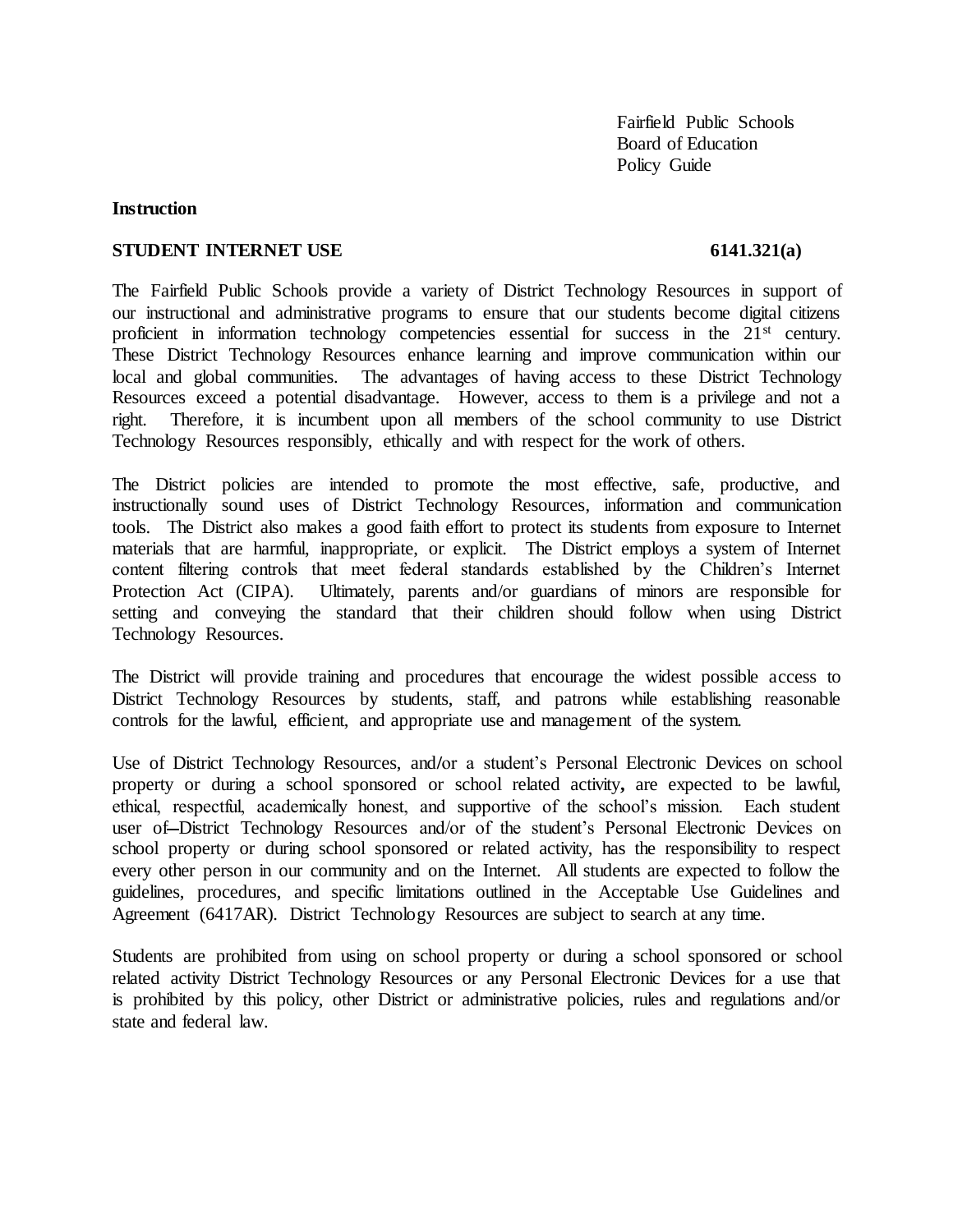Fairfield Public Schools Board of Education Policy Guide

# **Instruction**

### **STUDENT INTERNET USE** (continued) **6141.321(b)**

If a student brings a Personal Electronic Device onto school property or to a school sponsored or school related activity and/or connects a Personal Electronic Device to District Technology Resources, the student is subject to the rules and regulations regarding acceptable use in this policy, District or administrative policies, regulations and rules, and/or state and federal law. Any use that is in violation of the foregoing may result in loss of computer and Internet privileges and/or other discipline commensurate with the offense.

By bringing a Personal Electronic Device onto school property or to a school sponsored or school related activity and/or connecting a Personal Electronic Device to District Technology Resources, the student consents that faculty may confiscate said device if there is a reasonable suspicion that a student is using a Personal Electronic Device in a manner that is in violation of this policy or with other District or administrative regulations, rules, or policies, and/or state and federal law. The school may search the Personal Electronic Device in a manner and to an extent that is consistent with, and limited to, the initial basis for the reasonable suspicion and to determine whether a violation of District or administrative policies, rules and regulations and/or state and federal law has occurred.

Password systems implemented by the District are designed solely to provide system security from unauthorized users, not to provide privacy to the individual student.

- District Technology Resources and Personal Electronic Devices may only be used in a manner that is consistent with the District's educational objectives, mission and curriculum.
- Receipt, transmission and/or storage of any material in violation of District or administrative regulations, rules or policies, and/or any local, federal or state law is prohibited. This includes, but is not limited to: copyrighted material, licensed material and threatening, harassing, or obscene material.
- Intentional or unintentional use of District Technology Resources to access or process proxy sites, pornographic or other inappropriate material, explicit text or files, or files dangerous to the integrity of the network and/or instructional resources is prohibited.
- Use of District Technology Resources for commercial activities, or for solicitation not approved by the District, is prohibited.
- Students will utilize appropriate online behavior, including interactions with others in social media sites or chat rooms, and refrain from cyber-bullying behavior.